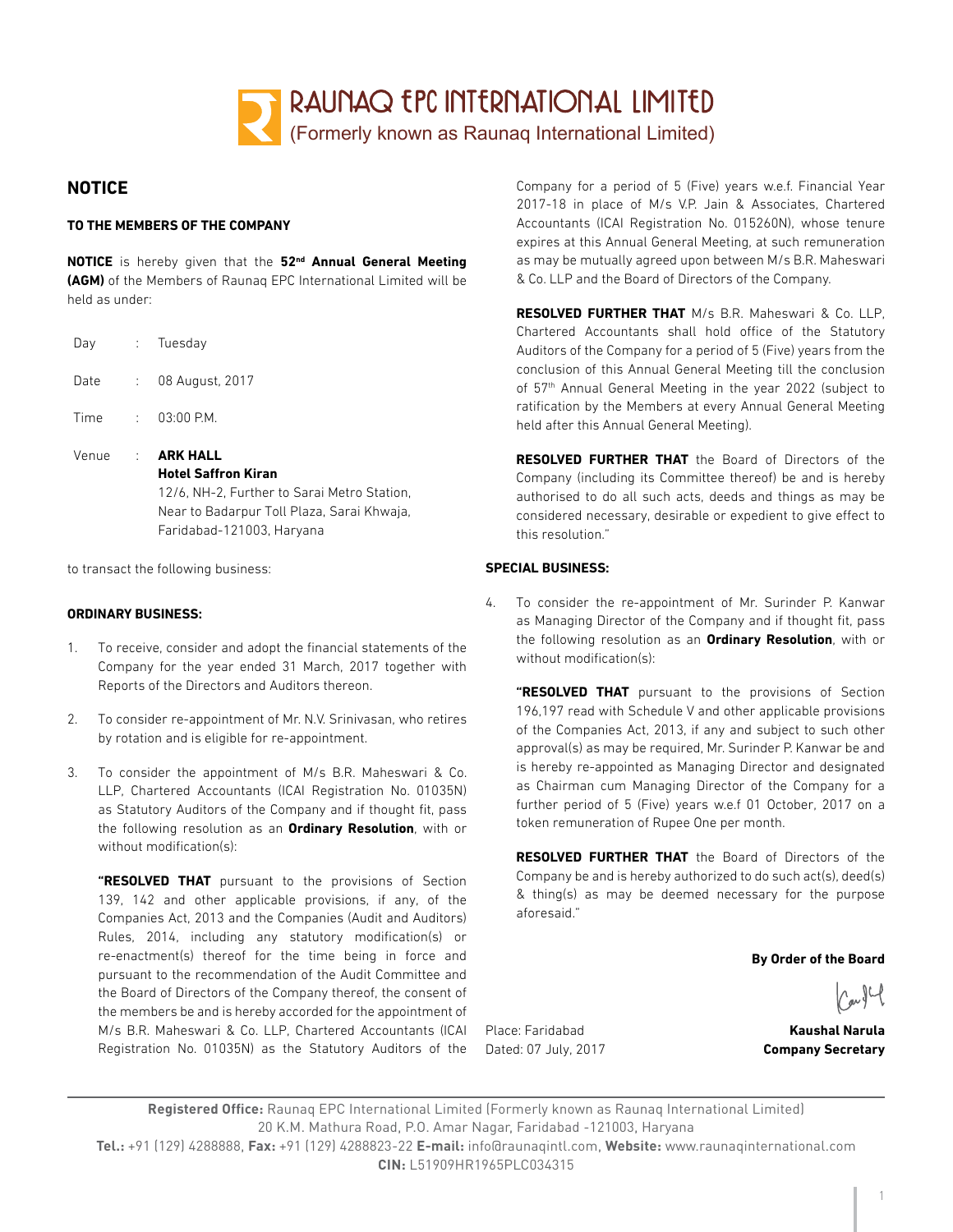## **NOTES:**

**1. A Member entitled to attend and vote at the Annual General Meeting (the Meeting) is entitled to appoint one or more proxies to attend and vote instead of himself/herself and such proxy(ies) need not be a Member of the Company. A person can act as proxy on behalf of members not exceeding fifty (50) and holding in the aggregate not more than ten percent of the total share capital of the Company. The instrument appointing proxy(ies) must, however, be deposited at the Registered Office of the Company, duly completed and signed, not less than forty eight hours before commencement of the Meeting. Proxy(ies) submitted on behalf of the companies, societies etc. must be supported by an appropriate resolution/authority as applicable.**

#### **2. NO GIFTS OR COUPONS SHALL BE DISTRIBUTED AT THE MEETING.**

- 3. Members/Proxies are requested to submit the enclosed Attendance Slip duly filled in and signed at the entrance of the venue for attending the Meeting. Members who hold shares in dematerialized form are requested to mention their Client ID and DP ID details and those who hold shares in physical form are requested to write Folio number in the attendance slip. **No Attendance Slip shall be issued at the Meeting.**
- 4. The Non Resident Indian Shareholders are requested to inform the Company immediately about:
	- a. The change in residential status on return to India for permanent settlement.
	- b. The particulars of NRO Bank Account in India, if not furnished earlier.
- 5. The change in address, nomination etc, if any, to be effective must reach to the Registrar & Transfer Agent or the Registered Office of the Company by 01 August, 2017. (Relevant Forms for nomination and updation of Shareholders information are enclosed at the end of the Annual Report).
- 6. Members seeking any further clarification/information relating to the Annual financial statements are requested to write at the Registered Office of the Company at least ONE WEEK before the date of the Meeting i.e. on or before 01 August, 2017 to enable the management to keep the information ready at the Meeting.
- 7. The unclaimed dividend till the financial year 2008-09 has been transferred to the Investor Education and Protection Fund (IEPF). Further, the amount of unclaimed dividend standing in the "Raunaq EPC International Limited Final Dividend Account 2008-09" which is required to be transferred to "IEPF" on 20 August, 2017 shall be deposited to the "IEPF" within the prescribed time limits.

The Ministry of Corporate Affairs (MCA) on 05 September, 2016 notified the IEPF (Accounting, Audit, Transfer and Refund)

Rules, 2016 ("IEPF Rules") effective from 07 September, 2016 prescribing the uploading of information relating to unpaid and unclaimed amounts lying with companies, which is applicable on the Company. The objective of IEPF Rules is to help the shareholders to ascertain status of the unclaimed amounts and overcome the problems due to misplacement of intimation thereof by post etc. In terms of the said IEPF Rules, the Company has uploaded the information in respect of the Unclaimed Dividends in respect of the financial years from 2008-09, as on date of the 51<sup>st</sup> Annual General Meeting (AGM) held on 03 August, 2016, on the website of the IEPF viz. www. iepf.gov.in and under "Investor Section" on the website of the Company viz. www.raunaqinternational.com.

Members who have not encashed their dividend drafts since 2009-10 are advised to write to the Company or Registrar & Transfer Agent of the Company immediately (for dividend of financial year 2009-10 on or before 20 August, 2017 since dividend of financial year 2009-10 being transferred to "IEPF" on even date), claiming dividends declared by the Company. The dividend for the Financial Year 2008-09 could not be claimed as the same has been transferred to IEPF on 28 August, 2016.

## **Compulsory transfer of Equity Shares into the Demat Account of the Investor Education and Protection Fund (IEPF) Authority:**

In terms of provisions of Section 124(6) of the Companies Act, 2013 read with the Investor Education & Protection Fund (IEPF) Authority (Accounting, Audit, Transfer and Refund) Rules, 2016 ("the Rules") and the Investor Education & Protection Fund (IEPF) Authority (Accounting, Audit, Transfer and Refund) Amendment Rules, 2017 ("the Amended Rules"), the Company is required to transfer the equity shares in respect of which dividends have remained unclaimed for a period of seven consecutive years to the IEPF Account established by the Central Government.

Since the unclaimed dividend for the year 2009-10 shall be transferred to the Investor Education and Protection Fund (IEPF) on 20 August, 2017 therefore, the equity shares relating to such dividend on which the dividend has not been claimed for the consecutive seven years since 2009-10 shall also be transferred into IEPF subsequently.

In terms of the rules dated 05 September, 2016 and the amendment thereof vide notification dated 28 February, 2017, the necessary communications have been made to the respective shareholders whose shares are required to be transferred to the IEPF so as to enable them to claim the dividend attached to such shares before such dividend and shares are transferred to IEPF and further, the necessary information in this regard is available on the website of the Company i.e. www.raunaqinternational.com for the convenience of the shareholders.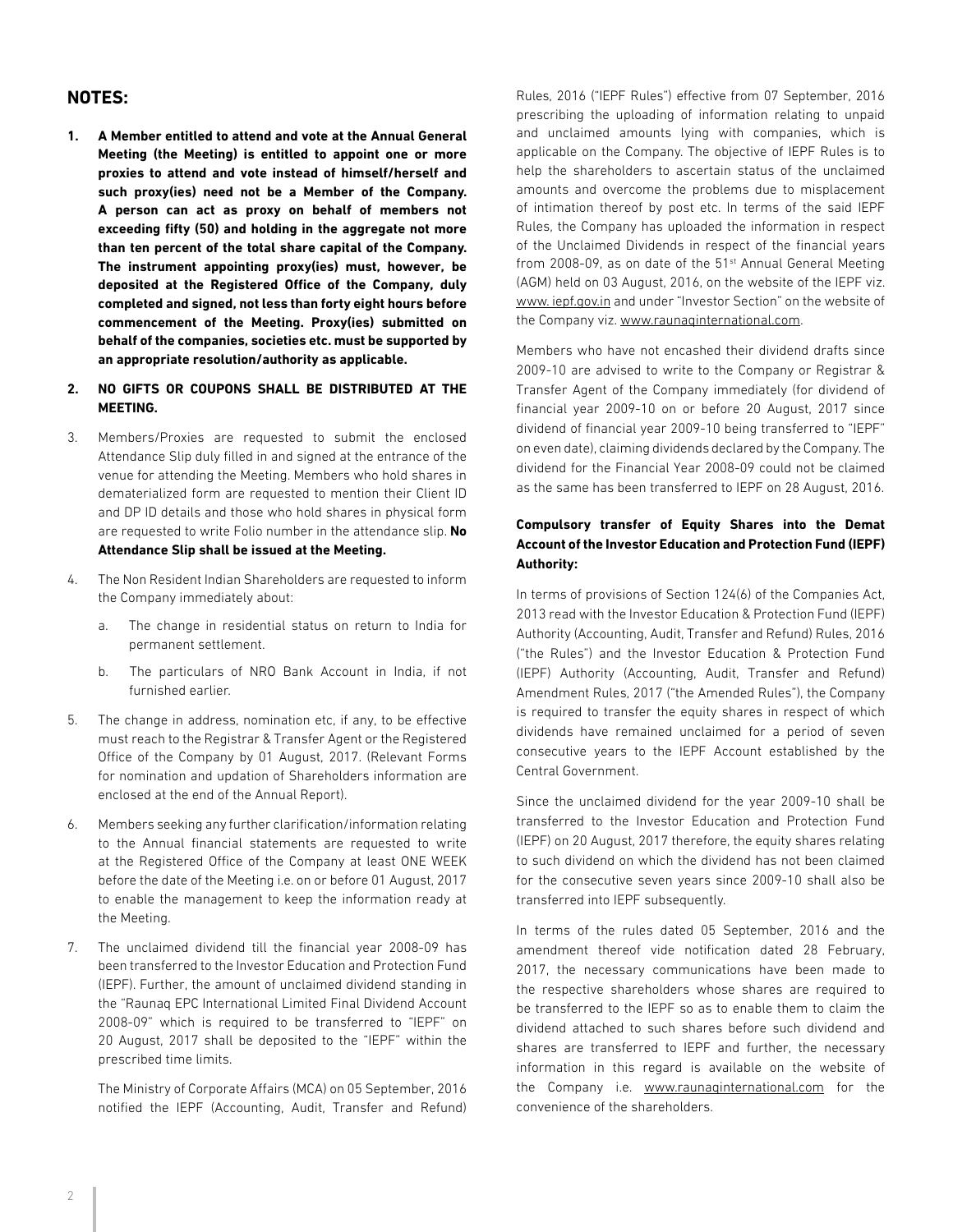The Company also simultaneously published notice in the leading newspaper in english language and regional language having wide circulation on 13 May, 2017 to such shareholders. In case valid claim is not received by 20 August, 2017, the respective shares will be credited to the designated demat account of the Authority.

The Equity shares once transferred into IEPF can only be claimed by the concerned shareholder from IEPF Authority after complying with the procedure prescribed under the Rules and the Amended Rules. However, the Ministry of Corporate Affairs (MCA) will issue fresh instructions regarding "Transfer of shares to IEPF Authority" in due course of time.

- 8. The shares of the Company are compulsorily traded in demat mode. Hence, the Members who are still holding physical Share Certificates are advised that it is in their own interest to dematerialize their shareholding to avail benefits of dematerialization viz. easy liquidity, electronic transfer, savings in stamp duty and prevention of forgery.
- 9. Members who hold shares in physical form in multiple folios in identical names or joint holding in the same order of names are requested to send the Share Certificate(s) to Link Intime India Private Limited, Registrar & Transfer Agent for consolidation into a single folio.
- 10. Members are requested to register their e-mail address(es) and changes in their particulars like change in address from time to time with Link Intime India Private Limited, Registrar & Transfer Agent for shares held in physical form and with the respective Depository Participants for the shares held in dematerialized form.
- 11. Members may please note that Securities and Exchange Board of India (SEBI) has made Permanent Account Number (PAN) as the sole identification number of all participants transacting in the securities market, irrespective of the amount of such transactions. SEBI has also mandated that for securities market transactions and off market/private transactions involving transfer of shares in physical form, it shall be necessary for the transferee(s) to furnish a copy of PAN card to the Company/Share Transfer Agent for registration of such transfer of shares.
- 12. For security reasons, no article/baggage will be allowed at the venue of the meeting. The members/attendees are strictly requested not to bring any article/baggage etc. at the venue of the meeting.
- 13. In terms of the provisions of Section 136 of the Companies Act, 2013 read with Rule 11 of the Companies (Accounts) Rules, 2014, service of notice/documents to the shareholders can be made through electronic mode, provided the company has obtained the e-mail address(es) of the shareholder(s). Also, the shareholders who have not registered their e-mail address

for receiving the Balance Sheet etc. will be sent the physical copies through any recognized mode of delivery as specified under Section 20 of the Companies Act, 2013.

Further, in compliance of Regulation 36 of the SEBI (Listing Obligations and Disclosure Requirements) Regulations, 2015, the Company shall supply:

- (i) Soft copies of full annual reports containing its Balance Sheet, Statement of Profit & Loss and Board's Report to all those shareholder(s) who have registered their e-mail address(es) for the purpose;
- (ii) Hard copy of statement containing the salient features of all the documents, as prescribed in Section 136 of the Companies Act, 2013 to those shareholder(s) who have not so registered;
- (iii) Hard copies of full annual reports to those shareholders, who request for the same.

**As a result, Members are requested to register their e-mail address(es) and changes therein from time to time, by directly sending the relevant e-mail address along with the details of name, address, Folio No., shares held:**

- **i) To the Registrar and Share Transfer Agent, Link Intime India Private Limited for shares held in physical form and;**
- **ii) In respect of shares held in demat mode, also provide DP ID/Client ID with the above details and register the same with their respective Depository Participants**.

Upon registration of the e-mail address(es), the Company proposes to send Notices, Annual Report and such other documents to those Members via electronic mode/e-mail.

#### **14. Voting Through electronic means**

- I. In compliance with the provisions of Section 108 of the Companies Act, 2013 and Rule 20 of the Companies (Management and Administration) Rules, 2014 and Regulation 44 of the SEBI (Listing Obligations and Disclosure Requirements) Regulations, 2015, the Company is pleased to provide the members with facility to exercise their right to vote at the  $52<sup>nd</sup>$  Annual General Meeting by electronic means and the business may be transacted electronically through the facility of casting the votes by the members using an electronic voting system from a place other than venue of the AGM ("remote e-voting") as provided by National Securities Depository Limited (NSDL).
- II. The facility for voting through ballot paper shall be made available at the AGM and the members attending the meeting who have not cast their vote by remote e-voting shall be able to exercise their right at the meeting through ballot paper.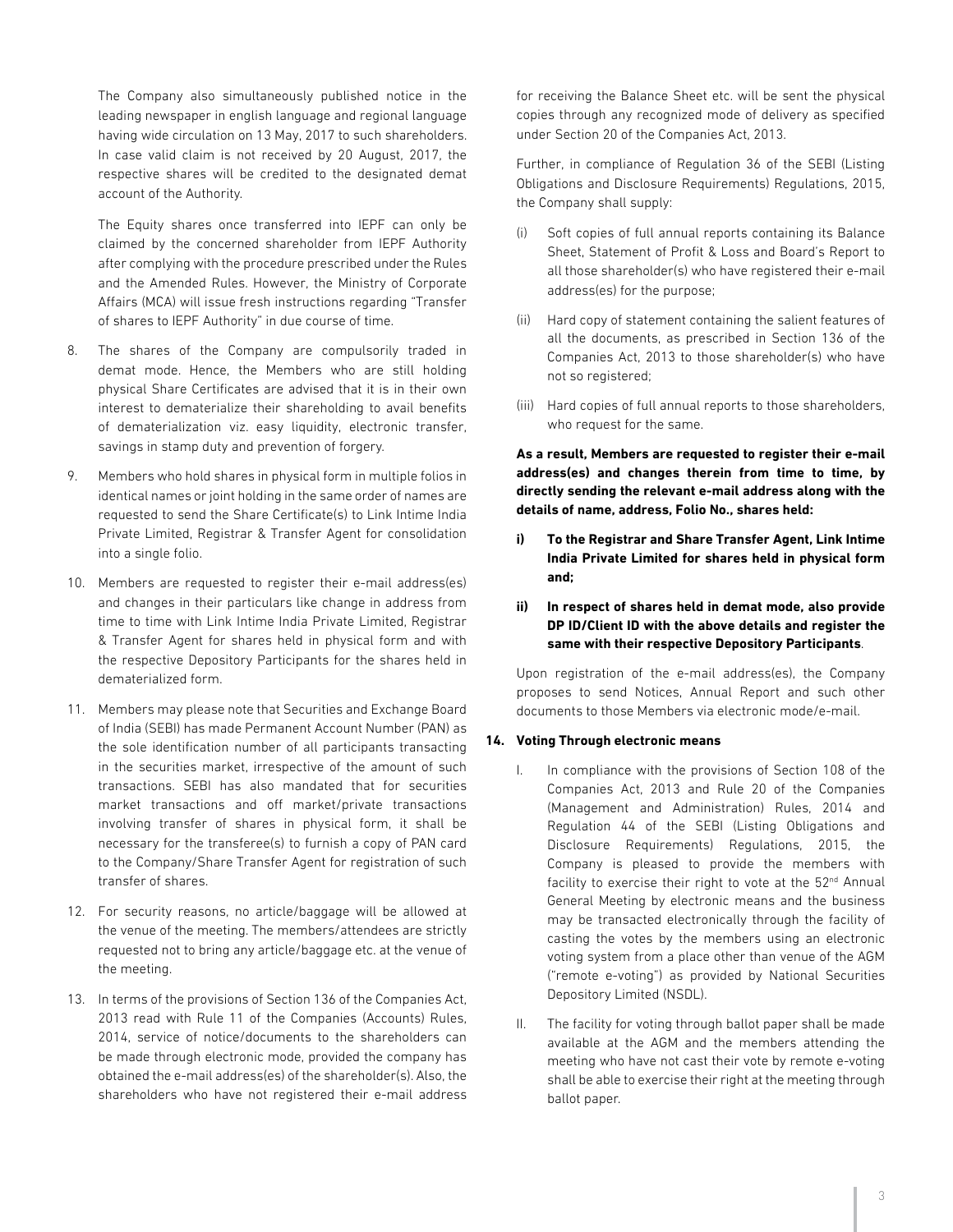- III. The members who have cast their vote by remote e-voting prior to the AGM may also attend the AGM but shall not be entitled to cast their vote again.
- IV. The instructions for remote e-voting are as under:
- A. In case a Member receives an e-mail from NSDL [for members whose e-mail IDs are registered with the Company/Depository Participant(s)]:
- (i) Open e-mail and open PDF file with your Client ID or Folio No. as password. The said PDF file contains your user ID and password/PIN for remote e-voting. Please note that the password is an initial password.
- (ii) Launch internet browser by typing the following URL: https://www.evoting.nsdl.com/.
- (iii) Click on Shareholder Login.
- (iv) Put user ID and password as initial password/PIN noted in step (i) above. Click Login.
- (v) Password change menu appears. Change the password/ PIN with new password of your choice with minimum 8 digits/characters or combination thereof. Note new password. It is strongly recommended not to share your password with any other person and take utmost care to keep your password confidential.
- (vi) Home page of remote e-voting opens. Click on e-Voting: Active Voting Cycles.
- (vii) Select "REVEN" of Raunaq EPC International Limited.
- (viii) Now you are ready for remote e-voting as Cast Vote page opens.
- (ix) Cast your vote by selecting appropriate option and click on "Submit" and also "Confirm" when prompted.
- (x) Upon confirmation, the message "Vote cast successfully" will be displayed.
- (xi) Once you have voted on the resolution, you will not be allowed to modify your vote.
- (xii) Institutional shareholders (i.e. other than individuals, HUF, NRI etc.) are required to send scanned copy (PDF/JPG Format) of the relevant Board Resolution/ Authority letter etc. together with attested specimen signature of the duly authorized signatory(ies) who are authorized to vote, to the Scrutinizer through e-mail to rilscrutinizer@gmail.com with a copy marked to evoting@nsdl.co.in.
- B. In case a Member receives physical copy of the Notice of AGM [for members whose email IDs are not registered with the Company/Depository Participant(s) or requesting physical copy] :
- (i) Initial password will be provided separately:

**USER ID PASSWORD/PIN**

 **REVEN** (Remote E-Voting Event Number)

- (ii) Please follow all steps from Sl. No. (ii) to Sl. No. (xii) above, to cast vote.
- V. In case of any queries, you may refer the Frequently Asked Questions (FAQs) for members and remote e-voting user manual for members available at the Downloads section of www.evoting.nsdl.com.
- VI. If you are already registered with NSDL for remote e-voting, then you can use your existing user ID and password/PIN for casting your vote.
- VII. You can also update your mobile number and e-mail id in the user profile details of the folio which may be used for sending future communication(s).
- VIII. The remote e-voting period commences on 05 August, 2017 and ends on 07 August, 2017 at 5:00 P.M. During this period members of the Company, holding shares either in physical form or in dematerialized form, as on the cut-off date of 01 August, 2017, may cast their vote by remote e-voting. The remote e-voting module shall be disabled by NSDL for voting thereafter. Once the vote on a resolution is cast by the member, the member shall not be allowed to change it subsequently.
- IX. The voting rights of members shall be in proportion to their shares of the paid up equity share capital of the Company as on the cut-off date of 01 August, 2017.
- X. Any person, who acquire shares of the Company and become member of the Company after dispatch of the Notice of the AGM and holding shares as of the cut-off date i.e. 01 August, 2017, may obtain the user ID and password by sending a request at e-voting@nsdl.co.in or delhi@linkintime.co.in. However, if you are already registered with NSDL for remote e-voting, then you can use your existing user ID and password for casting your vote. If you forgot your password, you can reset your password by using "Forgot User Details/Password" option available on www.evoting.nsdl.com.
- XI. A person whose name is recorded in the register of members or in the register of beneficial owners maintained by the depositories as on the cut-off date only shall be entitled to avail the facility of remote e-voting as well as voting at the AGM through ballot paper.
- XII. Mr. Tanuj Vohra, Partner, M/s TVA & Co. LLP, Company Secretaries, New Delhi, having his office at N-145A, Ground Floor, N-Block, Greater Kailash-I, New Delhi-110048 has been appointed as the Scrutinizer to scrutinize the remote e-voting process and poll process at Annual General Meeting in a fair and transparent manner.
- XIII. The Chairman shall, at the AGM, at the discussion on the resolutions on which voting is to be held, allow voting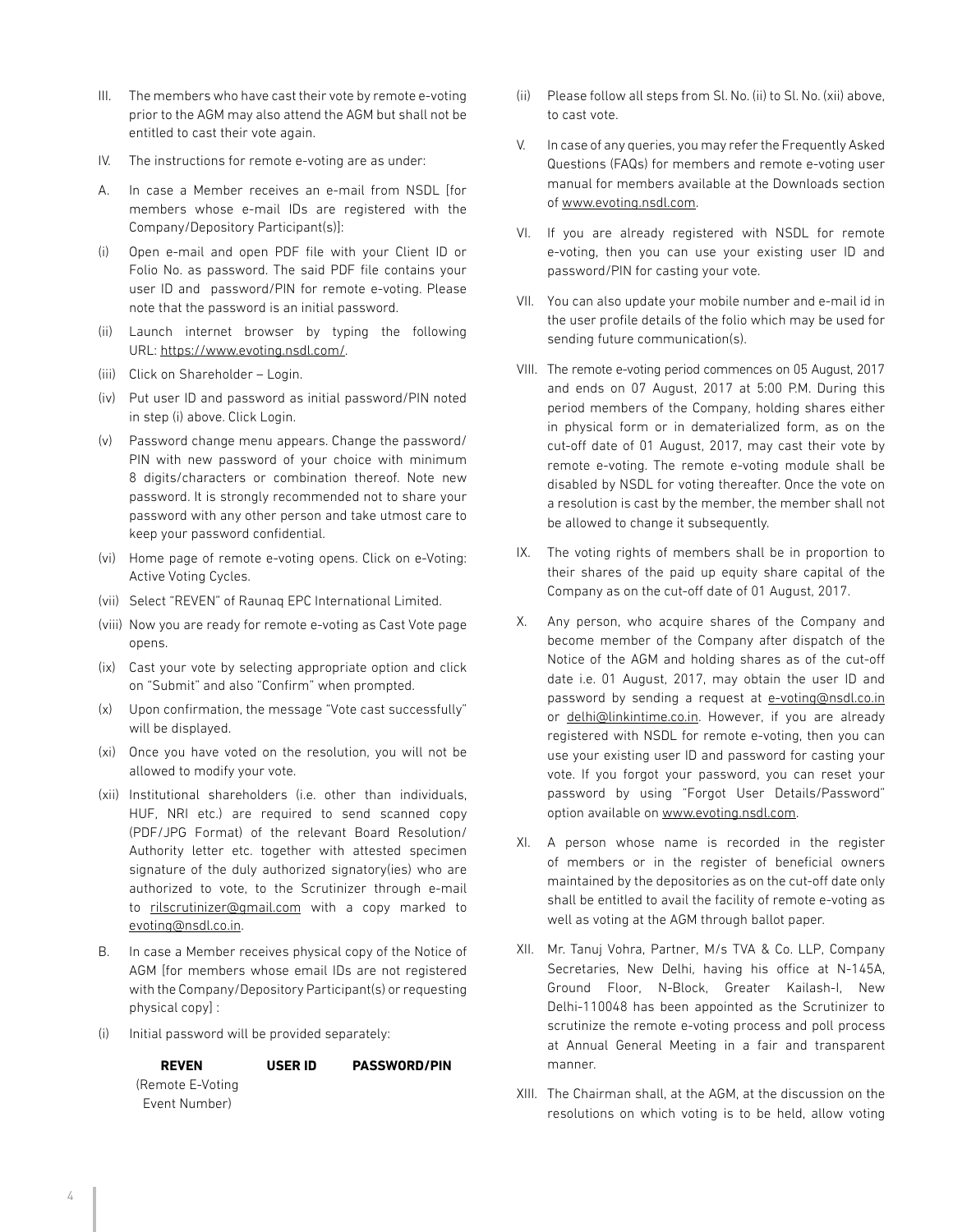with the assistance of scrutinizer, by use of ballot paper for all those members who are present at the AGM but have not cast their votes by availing the remote e-voting facility.

- XIV. The Scrutinizer shall after the conclusion of voting at the AGM, will first count the votes cast at the meeting and thereafter unblock the votes cast through remote e-voting in the presence of atleast 2 (two) witnesses not in the employment of the Company and shall issue, not later than three days of the conclusion of the AGM, a consolidated scrutinizer's report of the total votes cast in favour or against, if any, to the Chairman or a person authorized by him in writing, who shall countersign the same and declare the result of the voting forthwith.
- XV. The Results of the AGM shall be declared by the Chairman or person authorized or any one of the director of the Company after the AGM within the prescribed time limits.
- XVI. The Results declared along with the Scrutinizer's Report shall be placed on the Company's website www.raunaqinternational.com and on the website of NSDL and communicated to BSE Limited (BSE) accordingly.
- 15. The documents referred to in the accompanying Notice and the Annual Report are open for inspection at the Registered Office of the Company during the office hours between 11.00 A.M. and 1.00 P.M. on all working days except Sundays up to the date of the Meeting and shall also be available at the venue of the meeting.

**By Order of the Board**

 $\int$ arg $C$ 

Place: Faridabad **Kaushal Narula** 

# Dated: 07 July, 2017 **Company Secretary**

## **EXPLANATORY STATEMENT**

### **(PURSUANT TO SECTION 102 OF THE COMPANIES ACT, 2013)**

#### **Item No. 3**

The members of the Company had appointed M/s V.P. Jain & Associates, Chartered Accountants as Statutory Auditors of the Company in the 49<sup>th</sup> Annual General Meeting (AGM) held on 29 August, 2014 for a period of 3 (Three) years w.e.f. financial year 2014-15 to hold the office from the conclusion of 49<sup>th</sup> AGM to the conclusion of 52nd AGM in the Year 2017 (subject to the ratification by members at every Annual General Meeting) in terms of provisions of Section 139 of the Companies Act, 2013. Subsequently, the appointment of M/s V.P. Jain & Associates, Chartered Accountants as Statutory Auditors of the Company for the financial year 2015-16 and 2016-17 had been duly ratified by the members in the AGM held on 30 July, 2015 and 03 August, 2016 respectively.

The tenure of M/s V.P. Jain & Associates, Chartered Accountants as Statutory Auditors of the Company upto financial year 2016-17 expires at 52nd AGM in the year 2017.

The Board of Directors of the Company have recommended the appointment of M/s B.R. Maheswari & Co. LLP, Chartered Accountants (ICAI Registration No. 01035N) as Statutory Auditors of the Company for a period of 5 (Five) years w.e.f. Financial Year 2017-18 to hold the office from the conclusion of the 52<sup>nd</sup> AGM to the conclusion of 57<sup>th</sup> AGM in the year 2022 (subject to the ratification by members at every Annual General Meeting).

As required under the provisions of Section 139(1) of the Companies Act, 2013, the Company has received a written consent from M/s B.R. Maheswari & Co. LLP, Chartered Accountants (ICAI Registration No. 01035N) to the effect that their appointment, if made, would be in accordance with the Companies Act, 2013 and the Rules framed thereunder and that they satisfy the criteria provided in Section 141 of the Companies Act, 2013 read with Rule 4(1) of the Companies (Audit and Auditors) Rules, 2014 and that they are not disqualified to be appointed.

The Board recommends the resolution as set out at Item No. 3 of the Notice for approval by the Members.

None of the Directors and Key Managerial Personnel of the Company and their relatives is concerned or interested, financial or otherwise, in the resolution set out at Item No. 3 of the Notice.

#### **INSPECTION OF DOCUMENTS**

All resolutions passed in this regard are available for inspection by the Members of the Company at its Registered Office during the office hours between 11:00 A.M. to 1:00 P.M. except Sundays upto the date of the Annual General Meeting and shall also be available at the venue of the meeting.

#### **Item No. 4**

Mr. Surinder P. Kanwar is the Chairman & Managing Director of Raunaq EPC International Limited. A Commerce graduate from Delhi University, Mr. Surinder P. Kanwar is immensely experienced & has in-depth knowledge of the core business of the Company i.e. Engineering & Contracting business. He has wholesome exposure on all aspects of business of the Company and is engaged in supervision & conduct of business of the Company, along with a team of senior management personnel, who assist him in carrying out his activities, subject to the overall supervision & control of the Board.

He has been associated with Late Dr. Raunaq Singh Group since 1975. He has also worked at various managerial positions in various Raunaq Group Companies viz. BST Manufacturing Limited (Bharat Steel Tubes Limited), Bharat Gears Limited, Raunaq & Company Private Limited.

Mr. Surinder P. Kanwar is also the Chairman and Managing Director of Bharat Gears Limited (BGL), a Company within the group from where he is drawing a remuneration as per the provisions of the Companies Act, 2013.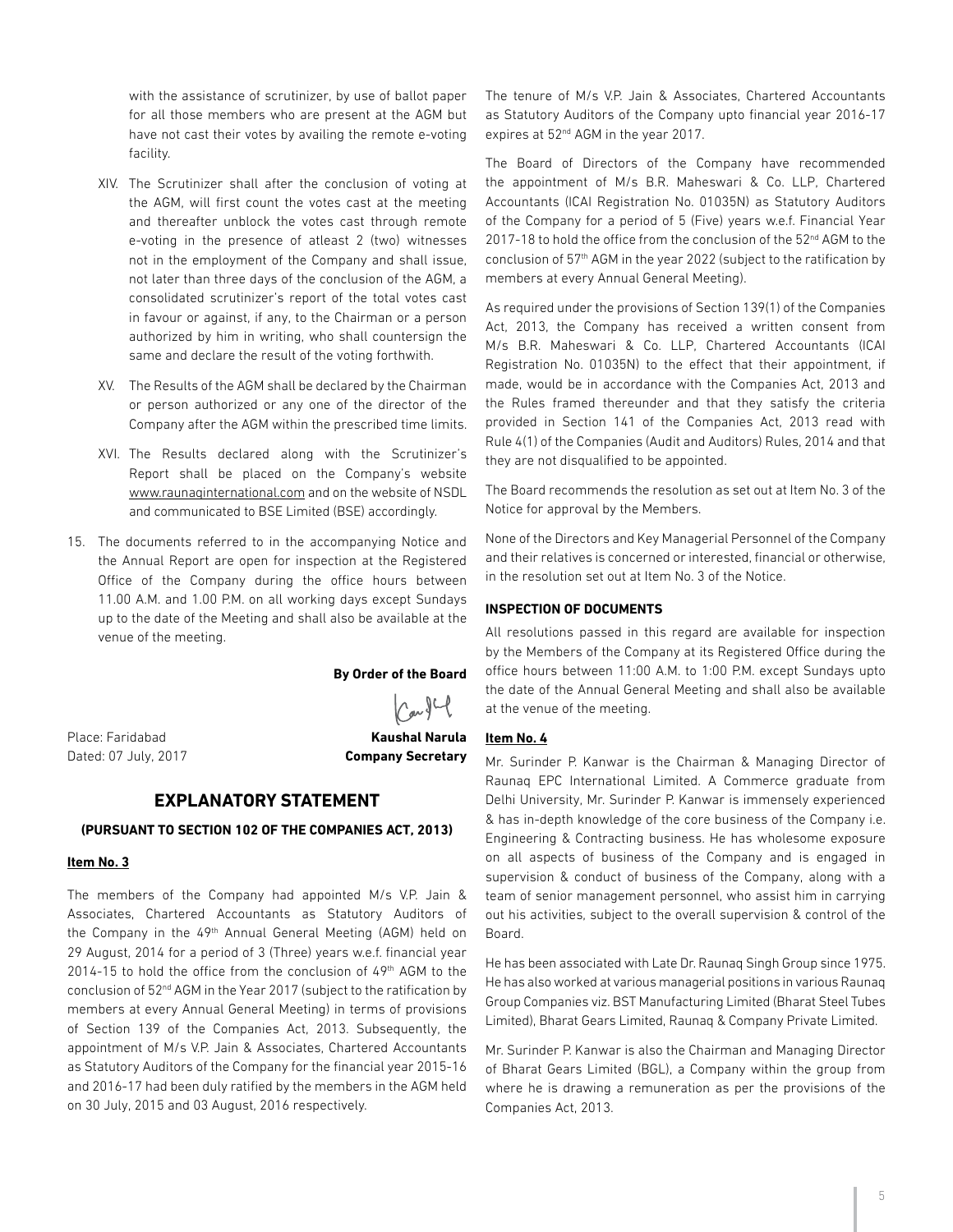The appointment of Mr. Surinder P. Kanwar as Managing Director of the Company is expiring on 30 September, 2017.

During the financial year 2016-17, 4 (Four) meetings of the Board of Directors had been held and all the meetings were attended by Mr. Surinder P. Kanwar.

Except his son, Mr. Sachit Kanwar, Joint Managing Director of the Company, Mr. Surinder P. Kanwar is not related in any capacity whether directly or indirectly with any other Director, Manager or Key Managerial Personnel (KMP) of the Company.

As on 31 March, 2017, he holds 14,66,695 (43.87%) shares in the Company.

Mr. Surinder P. Kanwar is a Member of Nomination and Remuneration Committee, Stakeholders' Relationship Committee and Finance Committee and the Chairman of Corporate Social Responsibility Committee of Raunaq EPC International Limited.

Mr. Surinder P. Kanwar is a Director and Chairman/Member of the Committees of the Board of the following other Companies:

| <b>S. No.</b> | <b>Name of the Company</b><br>in which interested | <b>Committee Chairmanship/</b><br><b>Membership</b>     |
|---------------|---------------------------------------------------|---------------------------------------------------------|
| 1.            | <b>Bharat Gears Limited</b>                       | Nomination and Remuneration<br>Committee - Member       |
|               |                                                   | Finance Committee - Member                              |
|               |                                                   | Corporate Social Responsibility<br>Committee - Chairman |
| 2.            | Xlerate Driveline<br>India<br>I imited            | Nomination and Remuneration<br>Committee - Member       |

Mr. Surinder P. Kanwar holds Directorships in the following Private Limited Companies:

| <b>S. No.</b> | Name of the Company in which interested                         |  |  |  |
|---------------|-----------------------------------------------------------------|--|--|--|
| 1.            | <b>Future Consultants Private Limited</b>                       |  |  |  |
| 2.            | Ultra Consultants Private Limited                               |  |  |  |
| 3.            | Vibrant Finance and Investment Private Limited                  |  |  |  |
| 4.            | Cliplok Simpak (India) Private Limited                          |  |  |  |
| 5.            | Samreet Investment and Management Consultancy Private<br>imited |  |  |  |

In view of rich experience possessed by Mr. Surinder P. Kanwar, it has been proposed to re-appoint Mr. Surinder P. Kanwar as Chairman & Managing Director for a further period of 5 (five) years w.e.f 01 October, 2017 on a token remuneration of Rupee One per month.

The Board recommends the resolution as set out at Item No. 4 of the Notice for approval by the Members.

Except Mr. Surinder P. Kanwar himself and his son Mr. Sachit Kanwar, Joint Managing Director, none of the Directors and Key Managerial Personnel of the Company and their relatives is concerned or interested, financial or otherwise, in the resolution set out at Item No. 4 of the Notice.

#### **INSPECTION OF DOCUMENTS**

All resolutions passed in this regard are available for inspection by the Members of the Company at its Registered Office during the office hours between 11:00 A.M. to 1:00 P.M. except Sundays upto the date of the Annual General Meeting and shall also be available at the venue of the meeting.

#### **By Order of the Board**

 $\bigwedge_{\alpha\in\mathcal{C}}\mathcal{G}\cup\mathcal{C}$ 

Place: Faridabad **Kaushal Narula** Dated: 07 July, 2017 **Company Secretary**

# **BRIEF RESUME OF THE DIRECTORS SEEKING APPOINTMENT/ RE-APPOINTMENT AS REQUIRED UNDER REGULATION 36 OF THE SEBI (LISTING OBLIGATIONS AND DISCLOSURE REQUIREMENTS) REGULATIONS, 2015**

## **1. Mr. N.V. Srinivasan**

Mr. N.V. Srinivasan, aged 73 years is a Non-Executive Director of the Company since 30 October, 2006. He is a Graduate in Mechanical Engineering. He has done MS in Industrial Engineering from University of Illinois and he is an MBA from Graduate School of Business of the University of Pittsburgh in USA. He has a vast experience of 46 years.

During the financial year 2016-17, 4 (four) meetings of the Board of Directors has been held and 3 (three) meetings were attended by Mr. N.V. Srinivasan.

Mr. N.V. Srinivasan is not related in any capacity whether direcly or indirectly with any other Director, Manager and other Key Managerial Personnel (KMP) of the Company.

#### **Mr. N.V. Srinivasan is a Director and Chairman/Member of Committees of Board of the following other Companies:**

| <b>S. No.</b> | Name of the Company/<br><b>Entity in which interested</b> | <b>Committees</b><br>Chairmanship/<br><b>Membership</b> |
|---------------|-----------------------------------------------------------|---------------------------------------------------------|
|               |                                                           |                                                         |

**Mr. N.V. Srinivasan holds Directorship in the following Private Limited Companies:**

| <b>S. No.</b> | Name of the Company/Entity in which<br>interested |  |
|---------------|---------------------------------------------------|--|
|               |                                                   |  |

As on 31 March, 2017, he does not hold any share in the Company.

The Guide map of the venue of Annual General Meeting is annexed to this notice on the back side of Proxy Form.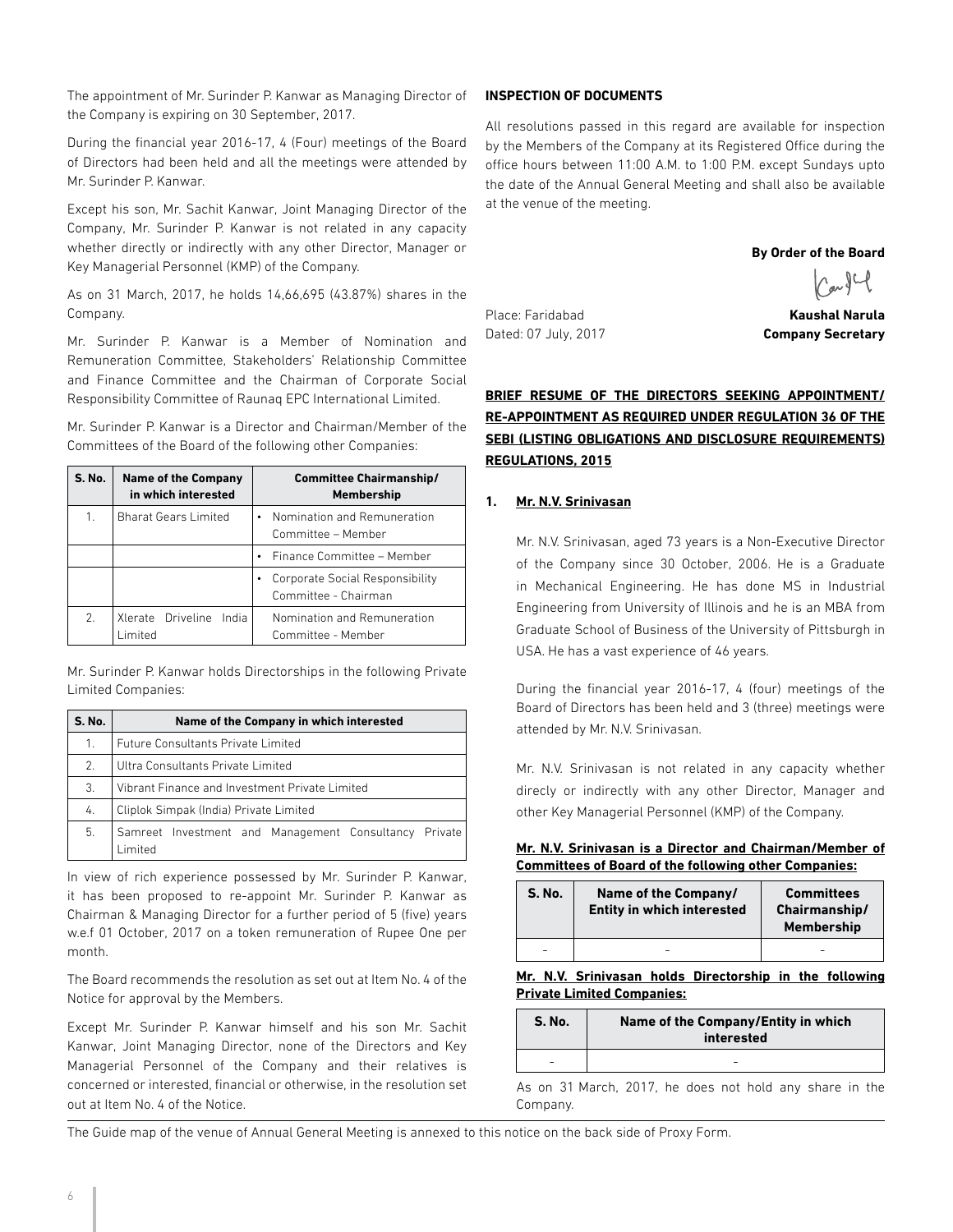|    |                                                                                                                                                                                                                                                                                                                                                | RAUNAQ EPC INTERNATIONAL LIMITED<br>(Formerly known as Raunaq International Limited)                                                                                                                                                                                                                                                                                                                                                                 |                                  |
|----|------------------------------------------------------------------------------------------------------------------------------------------------------------------------------------------------------------------------------------------------------------------------------------------------------------------------------------------------|------------------------------------------------------------------------------------------------------------------------------------------------------------------------------------------------------------------------------------------------------------------------------------------------------------------------------------------------------------------------------------------------------------------------------------------------------|----------------------------------|
|    |                                                                                                                                                                                                                                                                                                                                                | Regd. Office: 20 K.M. Mathura Road, P.O. Amar Nagar,<br>Faridabad -121003, Haryana<br>Tel.: +91 (129) 4288888, Fax: +91 (129) 4288823-22<br>E-mail: info@raunagintl.com, Website: www.raunaginternational.com<br><b>CIN: L51909HR1965PLC034315</b>                                                                                                                                                                                                   |                                  |
|    |                                                                                                                                                                                                                                                                                                                                                | Form No. MGT-11                                                                                                                                                                                                                                                                                                                                                                                                                                      |                                  |
|    |                                                                                                                                                                                                                                                                                                                                                | <b>PROXY FORM</b>                                                                                                                                                                                                                                                                                                                                                                                                                                    |                                  |
|    |                                                                                                                                                                                                                                                                                                                                                | [Pursuant to Section 105(6) of the Companies Act, 2013 and rule 19(3) of the Companies (Management and Administration) Rules, 2014]                                                                                                                                                                                                                                                                                                                  |                                  |
|    | Name of the Member(s)                                                                                                                                                                                                                                                                                                                          |                                                                                                                                                                                                                                                                                                                                                                                                                                                      |                                  |
|    | Registered Address                                                                                                                                                                                                                                                                                                                             |                                                                                                                                                                                                                                                                                                                                                                                                                                                      |                                  |
|    | E-mail Id                                                                                                                                                                                                                                                                                                                                      |                                                                                                                                                                                                                                                                                                                                                                                                                                                      |                                  |
|    | Folio No./Client ID                                                                                                                                                                                                                                                                                                                            |                                                                                                                                                                                                                                                                                                                                                                                                                                                      |                                  |
|    | DP ID                                                                                                                                                                                                                                                                                                                                          |                                                                                                                                                                                                                                                                                                                                                                                                                                                      |                                  |
| 1. |                                                                                                                                                                                                                                                                                                                                                |                                                                                                                                                                                                                                                                                                                                                                                                                                                      |                                  |
|    |                                                                                                                                                                                                                                                                                                                                                |                                                                                                                                                                                                                                                                                                                                                                                                                                                      |                                  |
|    |                                                                                                                                                                                                                                                                                                                                                |                                                                                                                                                                                                                                                                                                                                                                                                                                                      |                                  |
|    |                                                                                                                                                                                                                                                                                                                                                |                                                                                                                                                                                                                                                                                                                                                                                                                                                      |                                  |
| 2. |                                                                                                                                                                                                                                                                                                                                                |                                                                                                                                                                                                                                                                                                                                                                                                                                                      |                                  |
|    |                                                                                                                                                                                                                                                                                                                                                |                                                                                                                                                                                                                                                                                                                                                                                                                                                      |                                  |
|    |                                                                                                                                                                                                                                                                                                                                                |                                                                                                                                                                                                                                                                                                                                                                                                                                                      |                                  |
|    |                                                                                                                                                                                                                                                                                                                                                |                                                                                                                                                                                                                                                                                                                                                                                                                                                      |                                  |
| 3. |                                                                                                                                                                                                                                                                                                                                                |                                                                                                                                                                                                                                                                                                                                                                                                                                                      |                                  |
|    |                                                                                                                                                                                                                                                                                                                                                |                                                                                                                                                                                                                                                                                                                                                                                                                                                      |                                  |
|    |                                                                                                                                                                                                                                                                                                                                                |                                                                                                                                                                                                                                                                                                                                                                                                                                                      |                                  |
|    |                                                                                                                                                                                                                                                                                                                                                |                                                                                                                                                                                                                                                                                                                                                                                                                                                      |                                  |
|    |                                                                                                                                                                                                                                                                                                                                                | as my/our proxy to attend and vote (on a poll) for me/us and on my/our behalf at the 52 <sup>nd</sup> Annual General Meeting of the Company, to be held on the<br>08th day of August, 2017 at 03:00 P.M. at ARK HALL, Hotel Saffron Kiran, 12/6, NH-2, Further to Sarai Metro Station, Near to Badarpur Toll Plaza, Sarai<br>Khwaja, Faridabad-121003, Haryana and at any adjournment thereof in respect of such resolutions as are indicated below: |                                  |
| 1. | To receive, consider and adopt the financial statements of the Company for the year ended 31 March, 2017 together with Reports of the Directors<br>and Auditors thereon (Ordinary Resolution).                                                                                                                                                 |                                                                                                                                                                                                                                                                                                                                                                                                                                                      |                                  |
| 2. |                                                                                                                                                                                                                                                                                                                                                | To consider re-appointment of Mr. N.V. Srinivasan, who retires by rotation and is eligible for re-appointment (Ordinary Resolution).                                                                                                                                                                                                                                                                                                                 |                                  |
| 3. | To consider the appointment of M/s B.R. Maheswari & Co. LLP, Chartered Accountants (ICAI Registration No. 01035N) as Statutory Auditors of the<br>Company for a period of 5 (Five) years w.e.f. Financial year 2017-18 in place of M/s V.P. Jain & Associates, Chartered Accountants (ICAI Registration<br>No. 015260N) (Ordinary Resolution). |                                                                                                                                                                                                                                                                                                                                                                                                                                                      |                                  |
| 4. | (Ordinary Resolution).                                                                                                                                                                                                                                                                                                                         | To consider the re-appointment of Mr. Surinder P. Kanwar as Managing Director of the Company for a period of 5 (Five) years w.e.f. 01 October, 2017                                                                                                                                                                                                                                                                                                  |                                  |
|    |                                                                                                                                                                                                                                                                                                                                                |                                                                                                                                                                                                                                                                                                                                                                                                                                                      |                                  |
|    | Signed this________ day of ________, 2017                                                                                                                                                                                                                                                                                                      |                                                                                                                                                                                                                                                                                                                                                                                                                                                      | Affix<br>Revenue<br><b>Stamp</b> |
|    | Signature of Shareholder                                                                                                                                                                                                                                                                                                                       | Signature of Proxy holder(s)                                                                                                                                                                                                                                                                                                                                                                                                                         |                                  |
|    |                                                                                                                                                                                                                                                                                                                                                | Note: This form of proxy in order to be effective should be duly completed and deposited at the Registered Office of the Company, not less than 48 hours<br>before the commencement of the Meeting. (i.e. on or before 03:00 P.M. on Sunday, 06 August, 2017).                                                                                                                                                                                       |                                  |

 $\frac{1}{2}$ 

 $\mathbb{\mathbb{X}}$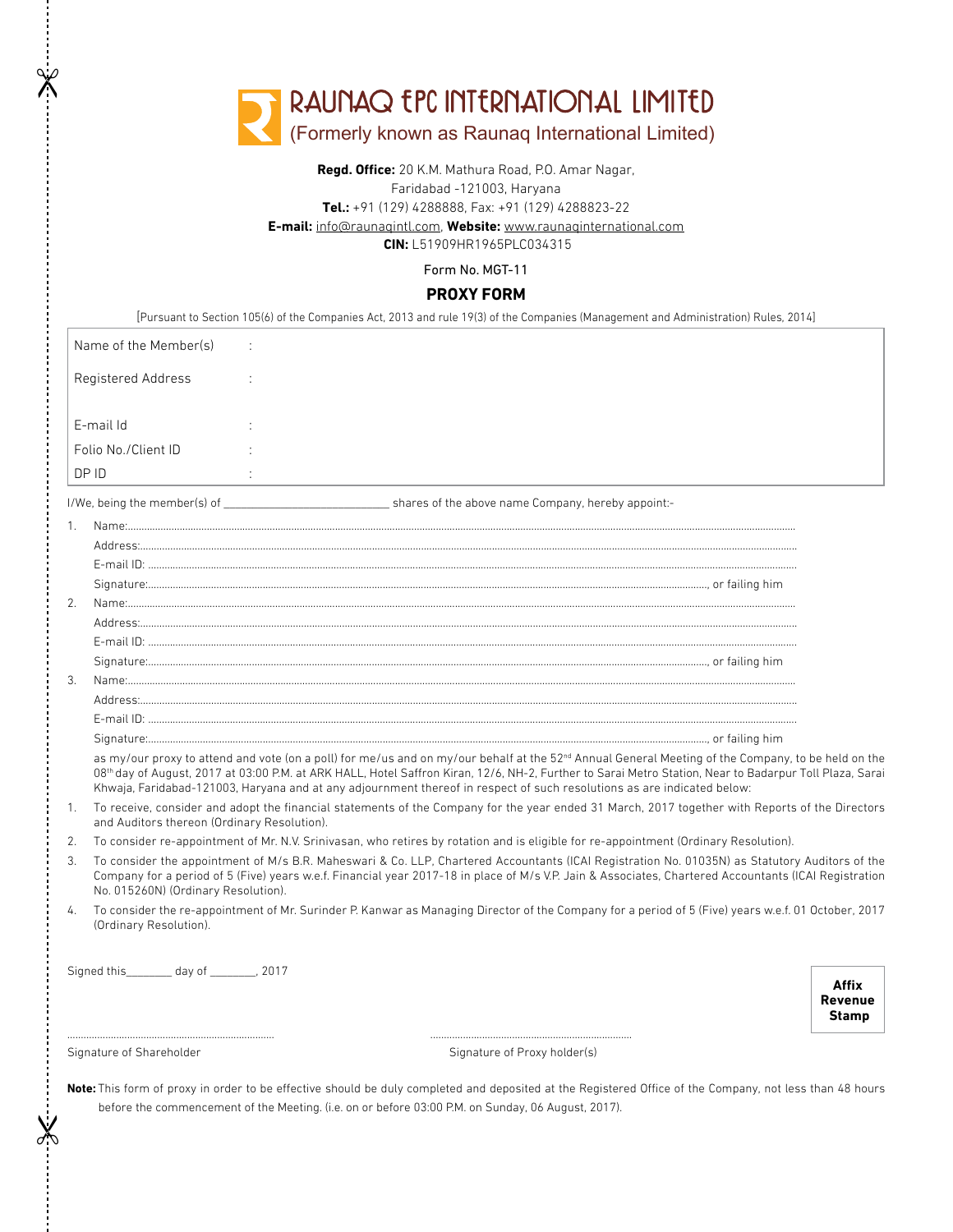

Guide Map to venue of AGM from Delhi-Faridabad Border **Guide Map to venue of AGM from Delhi-Faridabad Border**